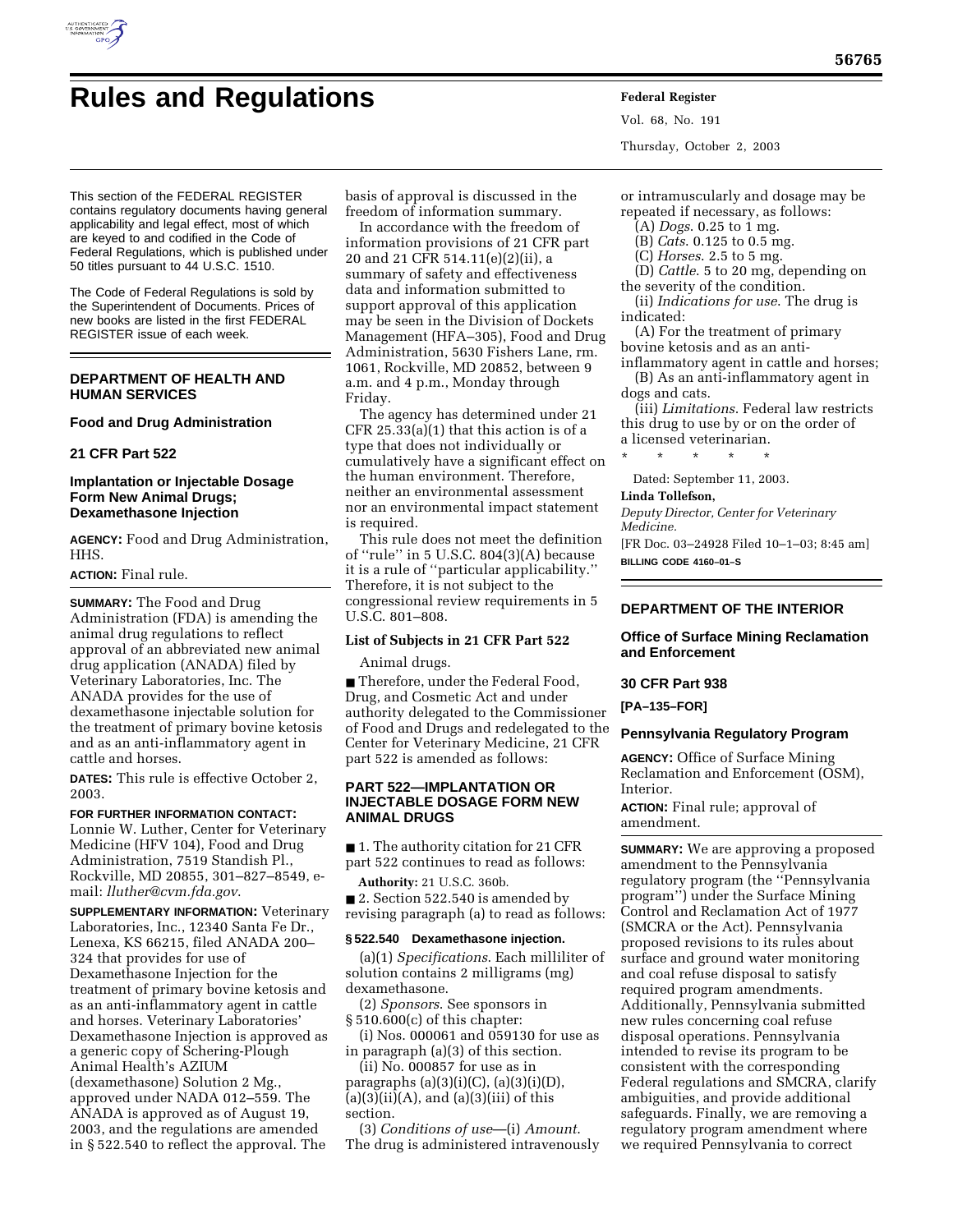cross-section references within the Pennsylvania Surface Mining Conservation and Reclamation Act (PA SMCRA).

**EFFECTIVE DATE:** October 2, 2003. **FOR FURTHER INFORMATION CONTACT:** George Rieger, Acting Field Office Director, Harrisburg Field Office, Telephone: 717–782–4036, Internet address: *grieger@osmre.gov.*

# **SUPPLEMENTARY INFORMATION:**

I. Background on the Pennsylvania Program

II. Submission of the Proposed Amendment III. OSM's Findings

IV. Summary and Disposition of Comments V. OSM's Decision

VI. Procedural Determinations

## **I. Background on the Pennsylvania Program**

Section 503(a) of the Act permits a State to assume primacy for the regulation of surface coal mining and reclamation operations on non-Federal and non-Indian lands within its borders by demonstrating that its State program includes, among other things, ''a State law which provides for the regulation of surface coal mining and reclamation operations in accordance with the requirements of the Act \* \* \*; and rules and regulations consistent with regulations issued by the Secretary pursuant to the Act.'' *See* 30 U.S.C.  $1253(a)(1)$  and  $(7)$ . On the basis of these criteria, the Secretary of the Interior conditionally approved the Pennsylvania program on July 30, 1982. You can find background information on the Pennsylvania program, including the Secretary's findings, the disposition of comments, and conditions of approval of the Pennsylvania program in the July 30, 1982, **Federal Register** (47 FR 33050). You can also find later actions concerning Pennsylvania program and program amendments at 30 CFR 938.11, 938.12, 938.15 and 938.16.

# **II. Submission of the Proposed Amendment**

By two letters, both dated December 20, 2001, Pennsylvania sent us proposed

amendments to its program (Administrative Record Nos. PA 837.101 and 881.00) under SMCRA (30 U.S.C. 1201 *et seq.*). In PA 837.101, Pennsylvania revised and added regulations at 25 Pennsylvania Code (Pa. Code) Chapters 88 and 90 regarding coal refuse disposal operations to implement statutory changes made to its Coal Refuse Disposal Control Act (CRDCA). Through these revised and added regulations, Pennsylvania was also responding to required amendments codified at 30 CFR 938.16(vvv), (www), (xxx), (yyy), (zzz), (aaaa), and (bbbb). We required these amendments to the Pennsylvania program as a result of our review of Pennsylvania's amendment to the CRDCA as found in the April 22, 1998, **Federal Register** (63 FR 19802). In a May 22, 1998, letter (Administrative Record No. PA 837.72) to OSM, Pennsylvania provided clarifications in response to the required amendments. In the February 2, 2000, **Federal Register** (65 FR 4882), we responded to Pennsylvania's clarifications by indicating that we would remove the required program amendments when Pennsylvania's clarifications were incorporated into regulations and those regulations were approved by OSM. In the amendment submitted under PA 837.101, Pennsylvania has provided those regulations.

In PA 881.00, Pennsylvania submitted changes made to its regulations at 25 Pa. Code  $89.59(a)(2)$ ,  $(3)$  and  $(b)$  regarding ground water monitoring. These changes were made in response to the required amendment at 30 CFR 938.16(hh) in which we required Pennsylvania to amend its program to be no less effective than 30 CFR 784.14(h)(1) regarding ground water monitoring plans. At a minimum, the plans are to contain the total dissolved solids or specific conductance, pH, total iron, total manganese, and water levels shall be monitored and data submitted to Pennsylvania at least every three months for each monitoring location.

In a third letter dated November 16, 2001 (Administrative Record No. PA 880.00), Pennsylvania sent us an explanation regarding citation of crossreferences in PA SMCRA required by the program amendment at 30 CFR 938.16(kk).

We announced receipt of the proposed amendments in the January 25, 2002, **Federal Register** (67 FR 3633). In the same document, we opened the public comment period and provided an opportunity for a public hearing or meeting on the amendment's adequacy. We did not hold a public hearing or meeting because no one requested one. The public comment period ended on February 25, 2002. We received comments on PA 837.101 from four Federal agencies, on PA 881.00 we received comments from two Federal agencies, and on PA 880.00 we received comments from one Federal agency.

#### **III. OSM's Findings**

Following are the findings we made concerning the amendment under SMCRA and the Federal regulations at 30 CFR 732.15 and 732.17. We are approving the amendment. Any revisions that we do not specifically discuss below concern nonsubstantive wording or editorial changes.

In the proposed amendment, Pennsylvania submitted regulations that implement provisions of the CRDCA. Many of these regulations are substantively the same, or have the same meaning, as portions of the CRDCA that are already in the approved Pennsylvania program. We announced our approval of these portions of the CRDCA in the April 22, 1998, **Federal Register** (63 FR 19802). The following regulations, listed in the first column of the table below, are approved because they are substantively identical to, or have the same meaning as, the corresponding State statutory provisions (shown in the second column) that we approved on April 22, 1998:

| Regulation                                                       | Corresponding CRDCA sections that were previously approved           |  |  |
|------------------------------------------------------------------|----------------------------------------------------------------------|--|--|
|                                                                  | Section 30.56a(i).                                                   |  |  |
|                                                                  | Section 30.53 Definitions (8): "operator".                           |  |  |
| 25 Pa. Code 90.1 definition of "public recreational impoundment" | Section 30.53 Definitions (10.1): "public recreational impoundment". |  |  |
|                                                                  | Section 30.56a(i).                                                   |  |  |
|                                                                  | Section 30.54a(a)(1)-(5).                                            |  |  |
|                                                                  | Section 30.54a(a).                                                   |  |  |
|                                                                  | Section $30.54a(c)$ .                                                |  |  |
|                                                                  | Section 30.54a(d).                                                   |  |  |
|                                                                  | Section 30.54a(c), (d).                                              |  |  |
|                                                                  | Section 30.54a(c), (d).                                              |  |  |
|                                                                  | Section 30.54a(b).                                                   |  |  |
|                                                                  | Section 30.54a(c), (d).                                              |  |  |
|                                                                  | Section 30.54a(c), (d).                                              |  |  |
|                                                                  | Section 30.54a(e).                                                   |  |  |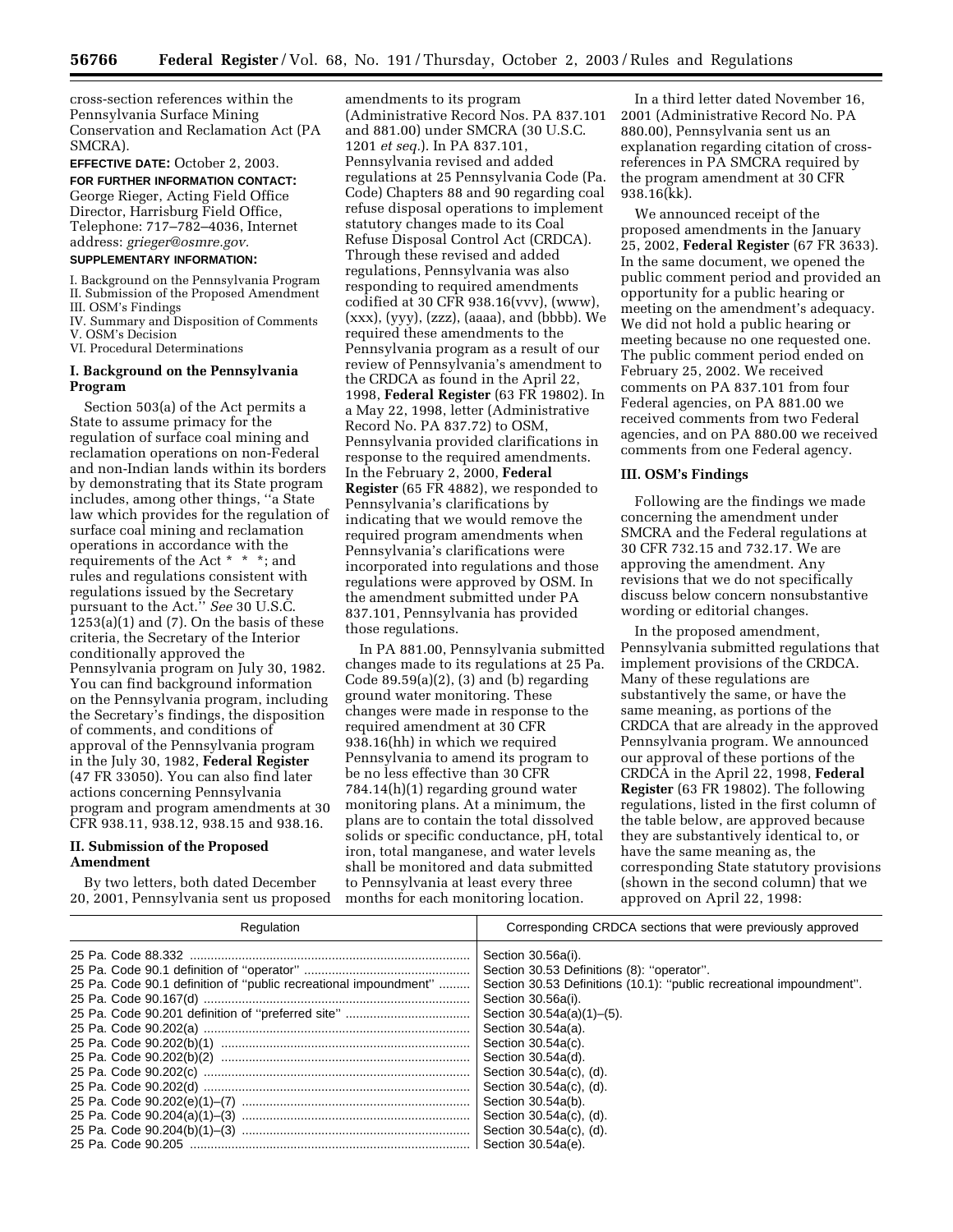| Regulation                                                  | Corresponding CRDCA sections that were previously approved  |
|-------------------------------------------------------------|-------------------------------------------------------------|
| 25 Pa. Code 90.302 definition of "abatement plan"           | Section 30.53 Definitions (1): "abatement plan".            |
| 25 Pa. Code 90.302 definition of "actual improvement"       | Section 30.53 Definitions (1.1) "actual improvement".       |
|                                                             | Section 30.53 Definitions (1.4) "best technology".          |
| 25 Pa. Code 90.302 definition of "pollution abatement area" | Section 30.53 Definitions (9.1) "pollution abatement area". |
|                                                             | Section 30.56b(b)(1).                                       |
|                                                             | Section $30.56b(b)(2)(i)$ –(v).                             |
|                                                             | Section $30.56b(c)(1)(i)$ –(ii).                            |
|                                                             | Section $30.56b(c)(2)–(4)$ .                                |
|                                                             | Section 30.56b(c)(5).                                       |
|                                                             | Section 30.56b(c)(7).                                       |
|                                                             | Section 30.56b(d).                                          |
|                                                             | Section 30.56b(c)(6).                                       |

The following section contains our evaluation of regulations that do not have substantively identical corresponding sections to those in the CRDCA. Pennsylvania has made changes to its regulations at Chapter 88 covering coal refuse disposal operations in the anthracite region as well as regulations at Chapter 90 covering operations in the bituminous region.

## *Chapter 88 Anthracite Coal*

*25 Pa. Code 88.281 Requirements.* This section formerly required anthracite coal operators who conduct coal refuse disposal activities to comply with the performance standards and design requirements of this subchapter. Pennsylvania added references to the new coal refuse disposal regulations to insure that anthracite operators comply with these new standards. Although these references have no direct Federal counterparts, the Director is approving them because they do not render the Pennsylvania program inconsistent with SMCRA or the Federal regulations.

*25 Pa. Code 88.310 Coal refuse disposal: general requirements.* Pennsylvania added subsections (j) and (k) to this section. Subsection (j) requires that the system to prevent adverse impacts to the surface and groundwater shall be constructed in accordance with design schematics, test results, descriptions, plans, maps, profiles or cross-sections approved in the permit and shall function to prevent adverse impacts to surface water and groundwater. This section is essentially the same as 25 Pa. Code 90.122(g) that the Director is approving below. This section will assure that anthracite refuse disposal operations are conducted in conjunction with the same safeguards as those in the bituminous region. Although these subsections have no direct Federal counterparts, the Director is approving them because they do not render the Pennsylvania program inconsistent with SMCRA or the Federal regulations.

Subsection (k) provides the design and installation requirements of a system designed to prevent precipitation from coming in contact with the coal refuse. These requirements are essentially the same as those that the Director is approving at 25 Pa. Code 90.122(h) (see the discussion under 25 Pa. Code 90.122(h) below for more information). The addition of these requirements to Pennsylvania's anthracite regulations will insure that anthracite coal refuse disposal operations will be carried out with the same safeguards in place as those in the bituminous region. Although this subsection has no direct Federal counterpart, the Director is approving it because it does not render the Pennsylvania program inconsistent with SMCRA or the Federal regulations.

## *Chapter 90 Coal Refuse Disposal*

*25 Pa. Code 90.1 Definition of ''coal refuse disposal''.* Pennsylvania defines "coal refuse disposal" in section 90.1 as ''the storage, placement, or disposal of coal refuse.'' The term includes engineered features integral to the placement of the coal refuse including relocation or diversions of stream segments contained within the proposed fill area and the construction of required systems to prevent adverse impacts to surface water and groundwater and to prevent precipitation from contacting the coal refuse.'' While the term ''coal refuse disposal'' is not defined in the Federal regulations, Pennsylvania's definition is used in its regulations for meeting the requirements of 30 CFR 816.81(a)(1) which requires waste disposal areas to minimize effects of leachate and surface water runoff on surface and ground water quality and quantity. The Director finds that the definition of ''coal refuse disposal'' is not inconsistent with SMCRA or the Federal regulations.

*25 Pa. Code 90.5 Site selection and permitting.* Subsection (a) provides that an applicant for a permit to conduct coal refuse disposal activities shall

comply with Subchapter E (relating to site selection) and shall use Pennsylvania's Technical Guidance Document number 563–2113–660, titled ''Coal Refuse Disposal—Site Selection'' as guidance for selecting a coal refuse disposal site. Subsection (b) provides that after Pennsylvania has approved a site in accordance with Subchapter E, the applicant may apply for a permit for coal refuse disposal activities. There is no direct Federal counterpart for this regulation. However, this section merely describes the sequence of events that an applicant must go through to secure a permit for coal refuse disposal. Because this section is not inconsistent with SMCRA or the Federal regulations, the Director is approving it.

*25 Pa. Code 90.12 Geology.* Pennsylvania rearranged this section and also added and deleted some language. This section describes the geologic information that an application for coal refuse disposal must include. Former subsection (a)(1) was combined into subsection (a). Pennsylvania also deleted language from former subsection (a)(1) that described the information on the specific geologic stratum that operators are required to put in their permit applications. The deleted information required stratum information that was tied to the lowest coal seam to be mined. This information was replaced with the phrase, ''The description shall include the strata down to and including any aquifer that may be affected.'' Pennsylvania made these changes because coal refuse disposal operations typically do not require the mining of coal. If coal mining does occur in conjunction with the refuse disposal operations, it will be regulated under Pennsylvania's surface coal mining regulations.

The Federal regulation most comparable to this section is found at 30 CFR 780.22(b)(1). This section requires geologic information in applications to include the deeper of either the stratum immediately below the lowest coal seam to be mined or any aquifer below the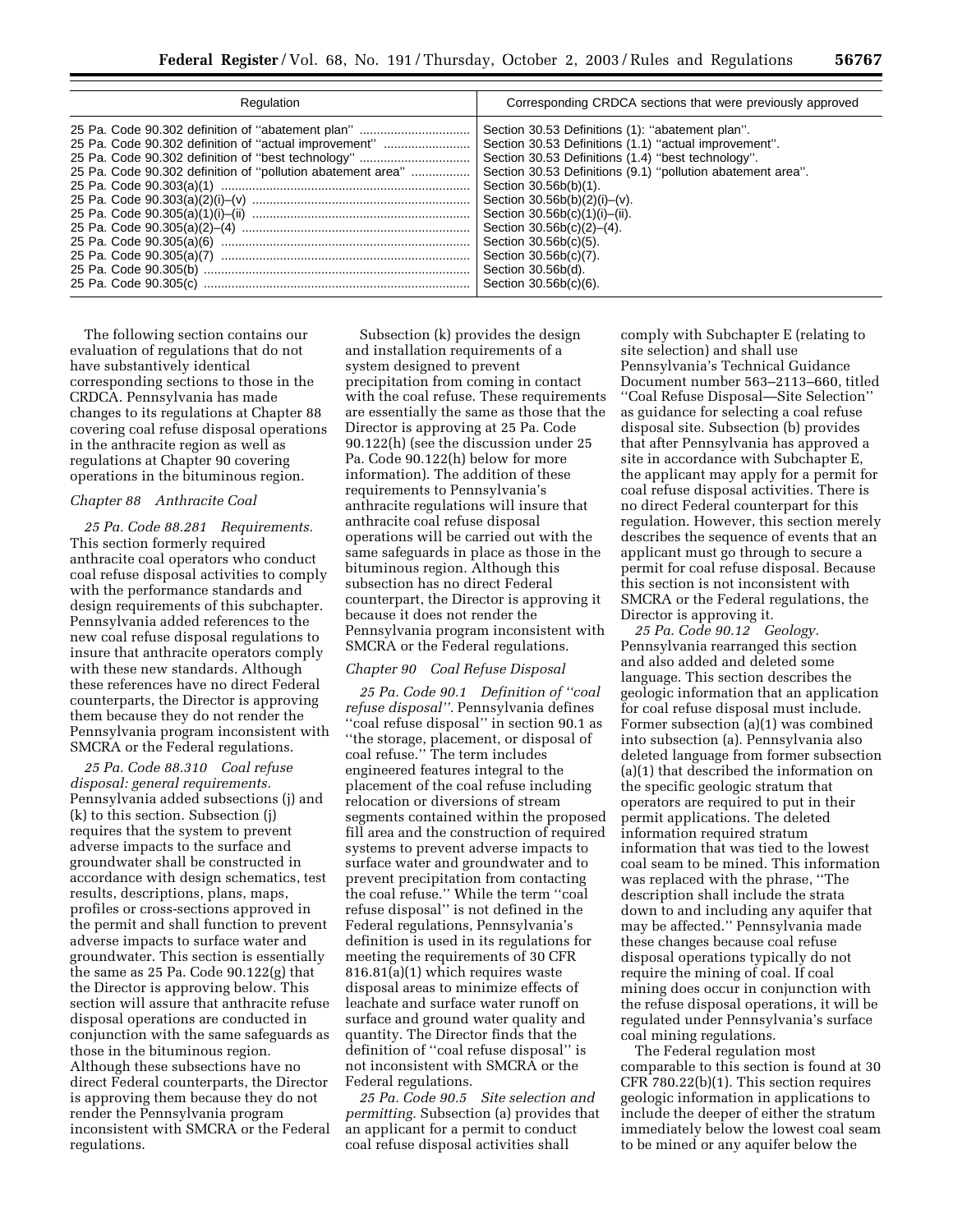lowest coal seam to be mined which may be adversely impacted by mining. Since no coal mining will occur in a refuse disposal operation, Pennsylvania's revised language requiring a description of the stratum down to and including the lowest aquifer that could be affected is as effective as the Federal regulations in requiring the application to contain geologic information about strata that could be affected in a coal refuse disposal operation. The Director finds that this change is no less effective than the Federal regulations and is approving the change.

Former subsection (a)(1)(i) was moved in its entirety to (a)(1). Former subsection (a)(1)(ii) is now (a)(2) and was changed from ''Depth, lithology and structure of overburden or underlying strata,'' to ''Depth, lithology and structure of near-surface bedrock.'' As noted earlier, coal refuse disposal operations in Pennsylvania generally are fills that do not involve the mining of coal. Therefore, the requirement to provide the depth, lithology and structure of overburden or underlying strata, is not applicable since this requirement is tied to a coal seam to be mined. The Director finds that a description of the lithology and structure of the near-surface bedrock is no less effective than the Federal regulations requiring descriptions of the strata to be affected by refuse operations. Accordingly, the Director is approving this change.

Former subsection (a)(2) has been deleted. This section provided the geologic information to be included in an application for any portion of a permit area in which the strata will be removed. As noted earlier, this provision is not applicable to refuse disposal operations because coal mining (unless otherwise authorized under Pennsylvania's surface mining regulations) does not occur on such operations. The Director is approving this change.

Former subsection (b) has been deleted. This section provided that an applicant may request that the requirements for a statement of the results of the test borings or core samplings required under subsection (a)(2) may be waived in part or in its entirety by the Department. Since former subsection (a)(2) has been deleted there is no reason to get a waiver from its requirements, therefore, the Director is approving deletion of this section.

Pennsylvania added requirements (4) through (9) to subsection (a). These sections provide the application requirements for describing the soils,

geologic strata characteristics, aquifers, and mine workings below proposed refuse disposal areas. These additions do not correspond directly to any Federal regulations. However, they require operators to inform Pennsylvania of the conditions beneath and adjacent to the proposed coal refuse disposal area. Because they require additional descriptions of site conditions, they are not inconsistent with the Federal regulations, and the Director is approving them.

Pennsylvania added a new subsection (b) that provides that maps, crosssections, and geologic descriptions required by this section shall be prepared and certified by a qualified registered professional geologist. The Director finds that this section is no less effective than the Federal regulations at 30 CFR 779/783.25(b), which provides that a professional geologist is among the professionals authorized to submit maps and cross-sections for permit information.

*25 Pa. Code 90.13 Groundwater information.* In subsection (2), Pennsylvania proposed to add the following sentence to the end of the subsection: ''The application shall include a description of the groundwater flow system as it relates to the design and operation of the proposed groundwater and surface water protection system as described in § 90.50 (relating to Design criteria: groundwater and surface water protection system).'' This section does not have a direct Federal counterpart. However, it is useful to provide a description of the groundwater flow system as it relates to design and operation of the groundwater and surface water protection system in the application so that Pennsylvania may evaluate the effectiveness of such systems. The information required by 25 Pa. Code 90.13(2) assists operators in meeting the requirements of, and is therefore consistent with, 30 CFR 816.81(a)(1), which requires operators to minimize adverse effects of leachate and surface water runoff on surface and ground water quality and quantity. As a result, the Director is approving this addition.

*25 Pa. Code 90.45 Prime farmland* The only change to this section was the addition of a reference to Subchapter E which now requires that a person who conducts or intends to conduct coal refuse disposal activities on prime farmlands historically used for cropland, in accordance with Subchapter E (relating to site selection), to submit a plan as part of the permit application for the disposal and restoration of the land. The addition of

this language clarifies that an operator must take into account the requirements of subchapter E when proposing to conduct refuse disposal on prime farmland sites. In Subchapter E, section 90.202(e)(1) provides that Pennsylvania will not approve coal refuse disposal on, or within, prime farmlands except on preferred sites. The Director finds that because this section provides protections for prime farmlands in addition to those found in 30 CFR 785.17, it is consistent with that Federal regulation and is hereby approved.

*25 Pa. Code 90.49 Stream buffer zone variance* This is a new section added to define the conditions when Pennsylvania will allow coal refuse disposal operations to occur within 100 feet of a stream. As such, it expands upon and clarifies the statutory provisions partially approved on April 22, 1998 (63 FR 19806). Subsection (a) provides that coal refuse disposal may not occur within 100 feet of a stream, however, the Department may grant a variance under subsection (c) if the application is consistent with Subchapter E (relating to site selection). Subsection (b) provides that surface mining operations supporting coal refuse disposal must comply with 25 Pa. Code 86.102(12) relating to areas where mining is prohibited or limited. Subsection (c) provides the procedures an operator must follow to obtain a variance for disposal of coal refuse within the 100-foot stream buffer zone (SBZ) and the circumstances under which the Department will grant such a variance.

This amendment responds to the required amendment codified at 30 CFR 938.16(www). This required amendment concerns application of the SBZ rule at 30 CFR 816/817.57. The required amendment stated:

By July 1, 1998, Pennsylvania shall amend the Pennsylvania program to authorize stream buffer zone variances for coal refuse disposal activities only where such activities will not cause or contribute to the violation of applicable State or Federal water quality standards, and will not adversely affect water quality and quantity, or other environmental resources of the stream.

Pennsylvania's submission of regulations at 25 Pa. Code 90.49(a), (b) and (c)(1), regarding coal refuse disposal activities within a SBZ, are substantially the same as the Federal regulations regarding surface mining activities within a SBZ found at 30 CFR 816/ 817.57. Those sections provide assurance that the activities will not cause or contribute to the violation of applicable State or Federal water quality standards, and will not adversely affect the water quantity and quality or other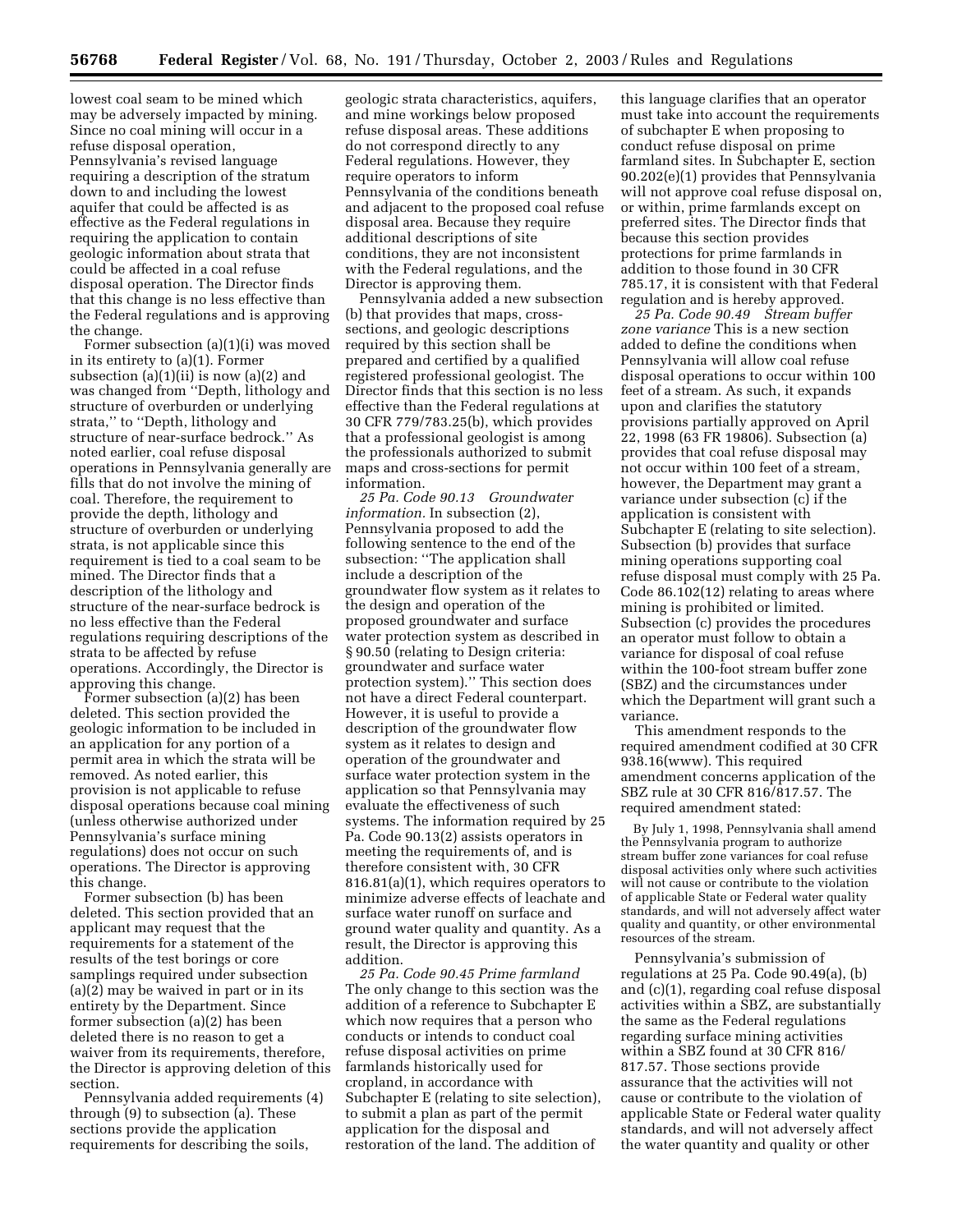environmental resources of the stream. In addition, at 25 Pa. Code 90.49(c)(2), Pennsylvania contains regulations regarding public notice of a potential variance and a method by which the public can file an exception to the proposed variance with the aim of receiving a public hearing. These sections are no less effective than the Federal regulations and we are approving them. As a result, we will remove the required amendment at 30 CFR 938.16(www).

In 25 Pa. Code 90.49(c)(3), Pennsylvania has indicated that variances to SBZs will be issued as written orders specifying the methods and techniques to be employed to prevent or mitigate adverse impacts. Mitigation can include, but is not limited to, compensatory restoration and enhancements of nearby streams or stream segments. The first sentence of this provision is essentially identical to the statutory language previously approved on April 22, 1998, which states ''The variance shall be issued as a written order specifying the methods and techniques that must be employed to prevent or mitigate adverse impacts.'' Therefore, there is no issue in approving that language in regulation here. The second sentence merely elaborates on the scope of that mitigation concept we have previously accepted by indicating that it may include off-site restoration or enhancement. Therefore, it is also approved.

*25 Pa. Code 90.50 Design criteria: groundwater and surface water protection system.* This entire section was added by the amendment and provides the application requirements for the performance standards of section 30.56a(i) of the CRDCA. Subsection (a) provides that the application must include a description of the system that will be installed to prevent adverse impacts to groundwater and surface water, while subsection (b) requires the application to include a description of the system that will be installed to prevent precipitation from coming in contact with the coal refuse. Subsection (c) provides that the Department's Technical Guidance Document number 563–2112–656, titled, ''Liners— Impoundments, Stockpiles and Coal Refuse Disposal Areas'' shall be used as guidance for designing coal refuse disposal sites incorporating earthen, admixed, or synthetic liners or caps for preventing adverse impact to groundwater and surface water and for preventing precipitation from contacting coal refuse. Subsection (d) requires the application to include a description of the measures to be taken to ensure the long-term functionality of the systems

described in subsections (a) and (b). The description must address the site's susceptibility to mine subsidence and deterioration due to physical or chemical processes.

We approved Pennsylvania's use of a system to prevent adverse impacts to surface and ground water and to prevent precipitation from contacting the coal refuse, as described in section 30.56a(i) of the CRDCA, in the April 22, 1998, **Federal Register** (63 FR 19807). The requirements, as presented in the amendment, to describe such systems in the permit application including when and how the systems will be used and how they will be maintained are a logical extension of the requirements of their use. These permit application requirements, in conjunction with the requirements of previously approved sections 25 Pa. Code 90.35 concerning protection of the hydrologic balance, and 25 Pa. Code 90.101 concerning general requirements of the hydrologic balance, are consistent with the requirements of SMCRA section 515(b)(10) concerning protection of the hydrologic balance and 30 CFR 816.81(a) concerning coal mine waste, protection of surface and groundwater from leachate and surface water runoff. As a result, the Director is approving this section.

*25 Pa. Code 90.101 Hydrologic balance: general requirements.* Pennsylvania proposed only a minor change to this section. Subsection (b) previously required coal refuse disposal activities to be planned and conducted to prevent pollution of the water. In this amendment, Pennsylvania clarified that the water referred to in this section is groundwater and surface water. This clarification is consistent with the requirements of SMCRA section 515(b)(10) regarding minimizing disturbances to surface and ground water systems. As a result, the Director is approving this section.

*25 Pa. Code 90.116a Hydrologic balance: water rights and replacement.* This new section provides that an operator who conducts coal refuse disposal and adversely affects a water supply shall comply with 25 Pa. Code 87.119 (relating to water rights and replacement). Section 87.119 requires restoration or replacement of an affected water supply with an alternate source adequate in quantity and quality for the purpose served by the supply. While we are reviewing changes to 25 Pa. Code 87.119 as part of a different program amendment, the Director finds that the reference in 25 Pa. Code 90.116a to 25 Pa. Code 87.119 will insure that water supplies adversely affected by coal refuse disposal operation will be

restored or replaced. Therefore, the Director is approving this section.

*25 Pa. Code 90.122 Coal refuse disposal.* In this section, Pennsylvania deleted former subsections (e) and (g), and redesignated former subsection (f) as (e) and former subsection (h) as (f). Pennsylvania then added new subsections (g) and (h). In the former subsection (e) Pennsylvania required coal refuse disposal areas to be located on the most moderately sloping and naturally stable areas available. The section further provided that fill materials suitable for disposal are to be placed on or above a natural terrace, bench or berm to provide additional stability and prevent mass movement. Former subsection (g) required coal refuse disposal areas to be located in areas where groundwater discharge and surface water flows are minimal. These sections, which have no direct Federal counterparts, were designed to provide stability to refuse disposal fills and prevent pollution to surface and groundwater, both of which are provided for under the remaining and new subsections of 25 Pa. Code 90.122. Therefore, the Director is approving the deletion of these sections.

The new subsection (g) requires refuse disposal areas to be provided with a system to prevent adverse impacts to surface water and groundwater. New subsection (h) specifies how and when the system for preventing precipitation from coming into contact with coal refuse is to be installed. These sections are derived from, and are consistent with, section 30.56a(i) of the CRDCA that we approved in the April 22, 1998, **Federal Register** notice (63 FR 19807). Therefore, the Director is approving them.

*Subchapter E. Site selection.* Pennsylvania is proposing to add a new Subchapter E titled, ''Site Selection'' to the Chapter 90 regulations. Subchapter E will contain 25 Pa. Code 90.201 Definitions, 25 Pa. Code 90.202 General requirements, 25 Pa. Code 90.203 Proposing a preferred site, 25 Pa. Code 90.204 Proposing an alternate site, 25 Pa. Code 90.205 Alternatives analysis, 25 Pa. Code 90.206 Disapproval of a proposed site, and 25 Pa. Code 90.207 Approval of a selected site.

*25 Pa. Code 90.201 Definitions.* This section contains definitions of the terms ''search area,'' and ''selected site.'' These definitions are used to implement Pennsylvania's regulations for the selection of sites for coal refuse disposal operations.

Pennsylvania has defined the term ''search area'' to mean the geographic area within a 1-mile radius of an existing coal preparation facility or the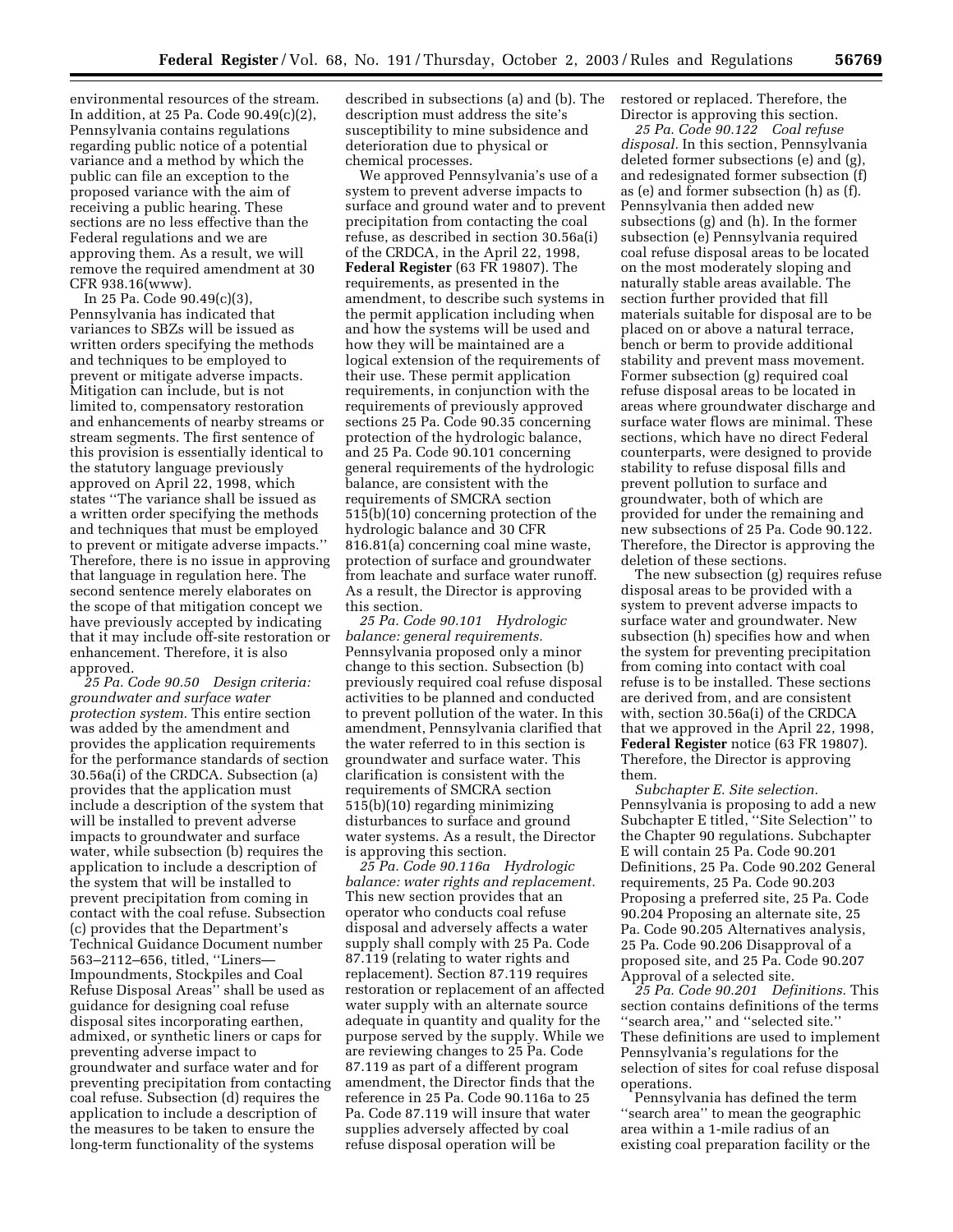25 square mile geographic area encompassing a proposed coal preparation facility. Although these terms were not specifically used in the CRDCA, the definitions were used in section 30.54a(c) and (d) regarding criteria for selecting sites for coal refuse disposal operations. We approved the use of the 1-mile radius in identifying alternative sites for new refuse disposal areas to support an existing coal mining activity and the use of the 25 square mile geographic area for alternative sites for a proposed coal preparation facility (63 FR 19806). Accordingly, the Director is approving the definition of the term ''search area'' in 25 Pa. Code 90.202.

The term ''selected site'' is defined as a location selected by the applicant and approved by the Department for which the applicant can then apply for a permit to conduct coal refuse disposal activities. This term is not used in the CRDCA and there is no comparable term in the Federal regulations. We are approving the term because we have already approved the concept of coal refuse disposal site selection set forth in the CRDCA at 52 P.S. 30.54a(a) (63 FR 19806), and because the term is not inconsistent with SMCRA or the Federal regulations.

*25 Pa. Code 90.202 General requirements.* Subsection (f) provides that as part of the site selection process, an applicant may request approval for more than one site. The applicant will have the option of choosing a selected site from those approved by the Department to be used as the site for submitting an application on which to conduct coal refuse disposal operations. While there is no comparable Federal regulation for this section, there is nothing in SMCRA or the Federal regulations to prevent an operator from examining any number of sites to conduct refuse disposal operations. Any of the sites chosen must undergo the permitting process and be approved by the Department in accordance with the counterparts to SMCRA and the Federal regulations. Accordingly, the Director is approving subsection (f) of 25 Pa. Code 90.202.

*25 Pa. Code 90.203 Proposing a preferred site.* This section provides that if an applicant proposes to use a preferred site, the Department will approve the proposed site subject to 25 Pa. Code 90.202(c) (relating to general requirements) provided the applicant demonstrates that the attendant adverse environmental impacts will not clearly outweigh the public benefits. This section relates to section 30.54a(a) of the CRDCA, which provides that preferred sites shall be used for coal refuse disposal unless the applicant

demonstrates another site is more suitable; and that where the adverse environmental impacts of the preferred site clearly outweigh the public benefits, the site shall not be considered a preferred site. We approved section 30.54a(a) in the April 22, 1998, **Federal Register** (63 FR 19804). Because 25 Pa. Code 90.203 is consistent with the approved State statutory provision, the Director is approving it.

*25 Pa. Code 90.206 Disapproval of a proposed site* This section provides that if the Department disapproves the applicant's proposed site, the applicant may submit a new proposal supporting the selection of another site located within or outside the search area. There is no similar language in the CRDCA or SMCRA or the Federal regulations. However, there is no provision in SMCRA or the Federal regulations that prohibits an applicant from submitting alternative proposals if one is turned down. The Director finds this section is not inconsistent with the Federal regulations or SMCRA and is approving it.

*25 Pa. Code 90.207 Approval of a selected site.* This section provides that Pennsylvania's approval of a selected site does not indicate it will approve an application for coal refuse disposal activities on the selected site. The Director finds that this provision is consistent with Pennsylvania's permitting responsibilities under State counterparts to permitting requirements contained in SMCRA and the Federal regulations, and is therefore approving it.

*Subchapter F. Coal Refuse Disposal Activities on Areas with Preexisting Pollutional Discharges.* This is a new section added by Pennsylvania. These regulations are modeled on existing regulations regarding remining areas with preexisting pollutional discharges found in 25 Pa. Code Chapter 87, Subchapter F and approved by OSM in the February 19, 1986 **Federal Register** (51 FR 5997).

*25 Pa. Code 90.301 Scope.* This section gives a general overview of the sections that follow and notes that Chapter 86 (relating to surface and underground coal mining: General) and Subchapters A–D apply to authorizations to mine areas with preexisting pollutional discharges except as specifically modified by this chapter. The Director has approved, with some conditions, the concept of establishing coal refuse disposal areas on sites with preexisting pollutional discharges in the analysis of the amendment of the CRDCA in the April 22, 1998 **Federal Register** (63 FR 19802). Section 25 Pa. Code 90.301

introduces the concept in regulation; therefore the Director is approving this section.

*25 Pa. Code 90.302 Definitions, Baseline Pollution Load.* Pennsylvania added the definition of the term ''baseline pollution load'' to 25 Pa. Code 90.302. This term is defined as, ''The characterization of the pollutional material being discharged from or on the pollution abatement area, described in terms of mass discharge for each parameter deemed relevant by the Department, including seasonal variations and variations in response to precipitation events. The Department will establish in each authorization the specific parameters it deems relevant for the baseline pollution load, including, at a minimum, iron and acid loadings.'' This term was similarly defined in the CRDCA except for the last sentence. The term, including the last sentence, was also defined in 25 Pa. Code 87.202 regarding remining on surface mining sites with pollutional discharges. We approved the definition in our evaluation of the Chapter 87 regulations in the February 19, 1986 **Federal Register** (51 FR 5997). We are approving the definition for use in coal refuse disposal operations for the same reasons.

*25 Pa. Code 90.302 Definitions, Best Professional Judgment.* Pennsylvania added the definition of the term ''best professional judgment'' to 25 Pa. Code 90.302. The term is defined to mean, ''the highest quality technical opinion forming the basis for the terms and conditions of the treatment level required after consideration of all reasonably available and pertinent data. The treatment levels shall be established by the Department under sections 301 and 402 of the Federal Water Pollution Control Act (33 U.S.C.A. § § 1311 and 1342).'' This definition is identical in substance to the definition of ''best professional judgment'' found at 25 Pa. Code sections 87.202 and 88.502, which was approved by OSM as part of Pennsylvania's standards for treatment of preexisting discharges on remined areas in the February 19, 1986, **Federal Register** (51 FR 5997). As a result, the Director is approving the definition at 25 Pa. Code 90.302.

*25 Pa. Code 90.302 Definitions, Coal Refuse Disposal Activities.* The term ''coal refuse disposal activities'' was similarly defined in the CRDCA and in this section to mean the storage, dumping or disposal of any waste coal, rock, shale, slurry, culm, gob, boney, slate, clay, underground development wastes, coal processing wastes, excess soil and related materials, associated with or near a coal seam, that are either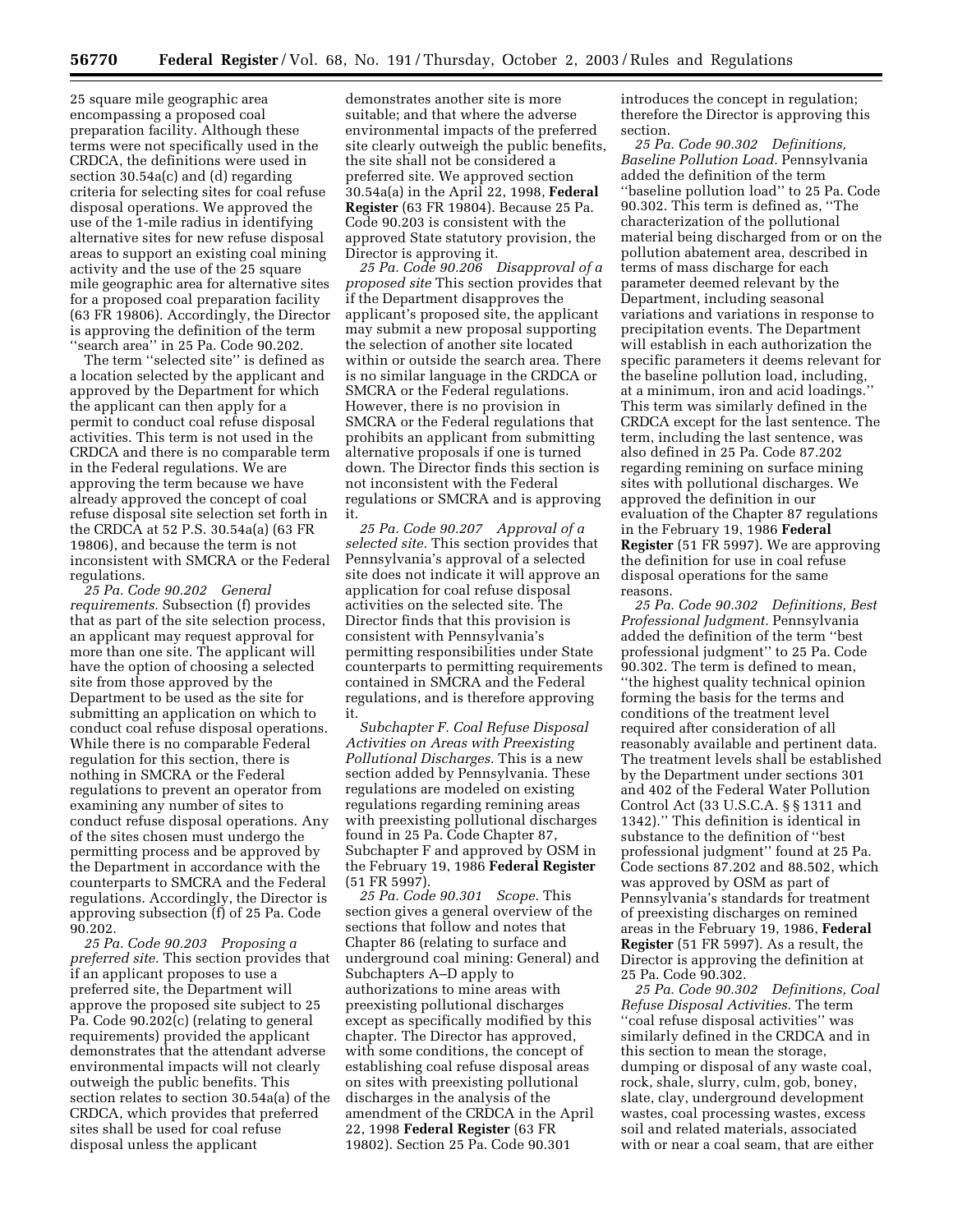brought above ground or otherwise removed from a coal mine in the process of mining coal or are separated from coal during the cleaning or preparation operations. The term does not include the removal or storage of overburden from surface mining activities. In our analysis of the term in the April 22, 1998, **Federal Register** (63 FR 19803), we required Pennsylvania to amend its program to clarify the meaning of the term ''excess soil and related materials'' as used in the definition. This requirement was codified at 30 CFR 938.16(vvv).

In the February 2, 2000, **Federal Register** (65 FR 4882), we noted that Pennsylvania submitted information in response to the required amendment at 30 CFR 938.16(vvv). As part of that response, Pennsylvania defined the term ''excess soil and related material to mean rock, clay or other material located immediately above or below a coal seam and which are extracted from a coal mine during the process of mining coal. The term does not include topsoil or subsoil.'' In that **Federal Register** notice, we indicated that we would remove the required program amendment when the clarification is incorporated in Pennsylvania's regulations and those regulations are approved by OSM. Pennsylvania incorporated the definition of ''excess soil and related materials'' verbatim into its regulations at 25 Pa. Code 90.302. Therefore, the Director is approving the definition and removing the required amendment at 30 CFR 938.16(vvv).

*25 Pa. Code 90.303 Applicability.* Subsection (b) provides that:

Notwithstanding subsection (a), authorization will not be granted under this subchapter for repermitting under § § 86.12 and 86.14 (relating to continued operation under interim permits; and permit application filing deadlines), permit renewals under § 86.55 (relating to permit renewals: general requirements) or permit transfers under § 86.56 (relating to transfer of permit).

There is no direct Federal counterpart to this provision but the Director is approving it because it acts to limit permits where coal refuse disposal activities can occur. This section does not make Pennsylvania's coal refuse disposal regulations less effective than Federal regulations.

*25 Pa. Code 90.304 Application for authorization.* This section provides the permit application requirements for operators seeking to obtain authorization to conduct refuse disposal operations on areas with preexisting pollutional discharges. Parts of section 6.2(e) (52 P.S. 30.56b(e)) of the CRDCA are repeated in this section. Additionally, this section copies 25 Pa.

Code 87.204, which contains the surface coal mining requirements for remining areas with pollutional discharges. As noted above, OSM approved 25 Pa. Code 87.204 in the February 19, 1986, **Federal Register** (51 FR 5997). The Director is approving this section for the same reasons.

*25 Pa. Code 90.305 Application approval or denial.* Subsection (a)(5) provides standards for success of revegetation on areas approved under this section. For areas previously reclaimed to the standards of Chapters 87, 88 and 90, the revegetation success standards of 25 Pa. Code 90.159 apply. OSM previously approved the revegetation standards in 25 Pa. Code 90.159. Therefore, the Director is approving this portion of the amendment.

Subsection (a)(5) also provides that for those sites not previously reclaimed to the standards of Chapters 87, 88, and 90 the standards of subsection (a)(5)(i)– (iii) apply providing the site is not a bond forfeiture. These standards are the same as those OSM approved for previously affected sites in 25 Pa.  $87.205(a)(5)(i)$ –(iii). Therefore, the Director is approving this section.

The submission of this portion of the amendment satisfies the required amendment codified at 30 CFR 938.16(zzz). This required amendment indicates that Pennsylvania must amend its program to be no less effective than 30 CFR 816.116(b)(5), by limiting the application of the revegetation standards under subsection 6.2(k) of the CRDCA to areas that were previously disturbed by mining and that were not reclaimed to the State reclamation standards.

The submission of this portion of the amendment also allows us to remove the required amendment codified at 30 CFR 938.16(aaaa). This section required Pennsylvania to amend its program to clarify that under Subsection 6.2(l) of its Coal Refuse Disposal Act, a special authorization for coal refuse disposal operations will not be granted, when such an authorization would result in the site being reclaimed to lesser standards than could be achieved if the moneys paid into the Fund, as a result of a prior forfeiture on the area, were used to reclaim the site to the standards approved in the original permit under which the bond moneys were forfeited. Pennsylvania responded to this required amendment by including language in 25 Pa. Code 90.305(a)(5) that provides an exception to the revegetation standards for special authorization projects. The revegetation standards of that section are not applicable when such projects are conducted on bond forfeiture sites

not previously reclaimed to the standards of Chapters 87, 88 and 90, where the money paid into the fund is sufficient to reclaim the forfeited site to the applicable standards. Additionally, we find that the Pennsylvania program prohibits the issuance of a special authorization where preexisting pollutional discharges would not be adequately treated where proceeds paid into the Surface Mining Conservation and Reclamation Fund as a result of a bond forfeiture on the proposed special authorization site are sufficient to pay for such treatment. In other words, treatment of pollutional discharges will not be compromised by special authorizations. Our finding is based upon two premises. First, according to PADEP, there are no currently existing sites for which the forfeited bond would be sufficient to pay for adequate discharge treatment. Second, discharge treatment costs for any future sites will be covered either by conventional bonds, or by treatment trust funds. In the event of operator default on such sites, proceeds from the conventional bonds or treatment trust funds must be expended to accomplish discharge treatment on the sites to which they are dedicated. Thus, where those proceeds are adequate to pay for discharge treatment, they must be used to that end. For these reasons, the remaining concerns that led to the imposition of 30 CFR 938.16(aaaa) have been satisfied, and we are hereby removing this required amendment.

30 CFR 816.116(b)(5) requires that vegetative cover, for areas previously disturbed by mining that were not reclaimed to the standards of Subchapter K, shall not be less than the ground cover existing before redisturbance and shall be adequate to control erosion. In Pennsylvania's amendment, 25 Pa. Code 90.305(a)(5)(ii) and (iii) contains these requirements. As a result, Pennsylvania has satisfied the conditions of the required amendment and we are removing it.

Subsection (d) provides that the authorization allowed under this subsection is only for the pollution abatement area and does not apply to other areas of the permit. The Director is approving this portion of the regulations because it limits the areas of the permit on which coal refuse disposal activities can occur. While there is no direct Federal counterpart to this provision, it does not make this portion of the regulations less effective than the Federal regulations regarding coal refuse disposal.

*25 Pa. Code 90.306 Operational requirements.* This section provides that operators must comply with Chapter 86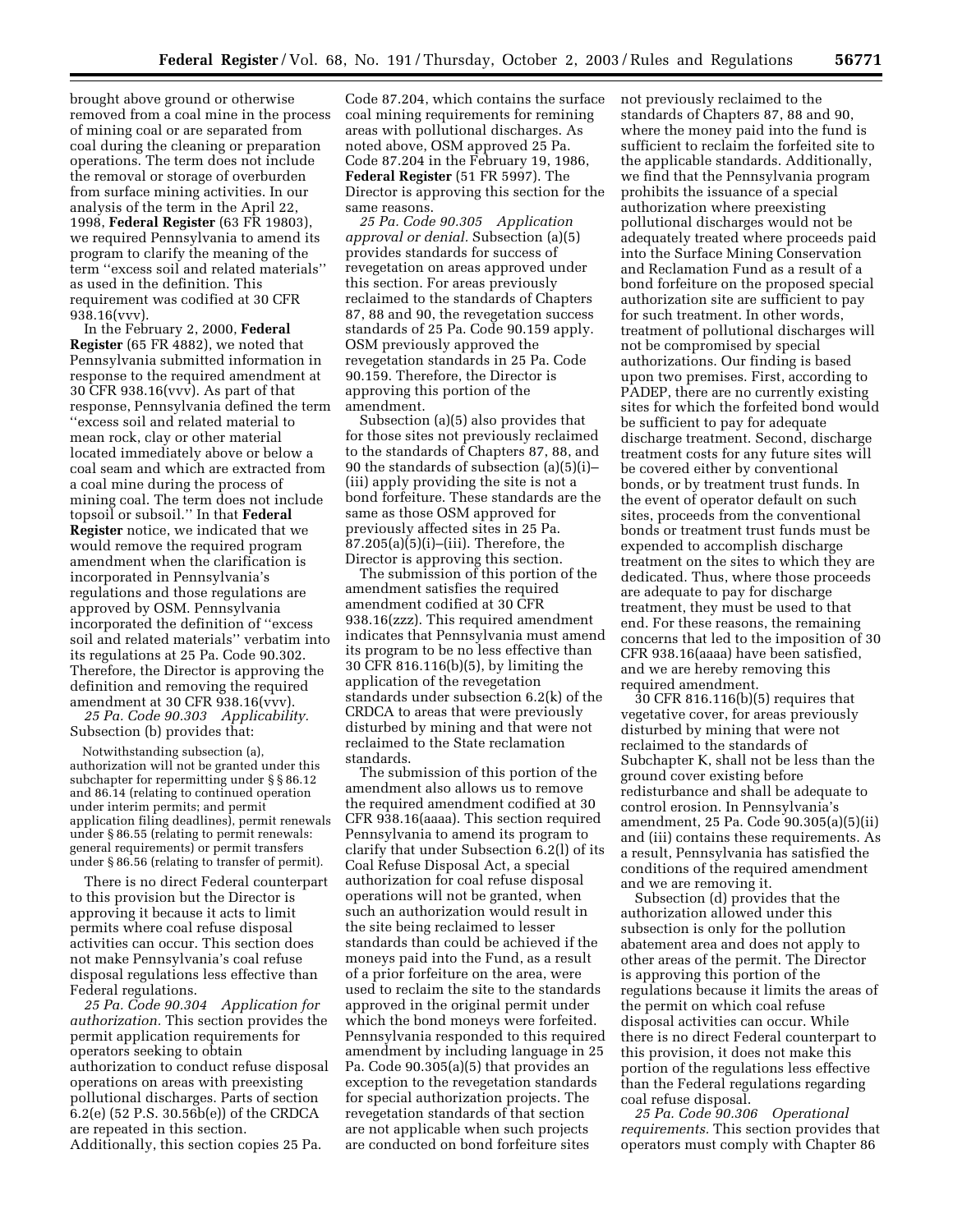requirements, implement the approved water monitoring program, implement the approved abatement plan and notify the Department prior to the completion of each step of the abatement plan. In addition, this section requires a progress report be sent to the Department within 30 days of completion of each step of the abatement program. We approved the statutory authority for these regulations, contained in 52 P.S. 30.56b(f)(1)–(4), on April 22, 1998 (63 FR 19808). Section 90.306 contains the same requirements as 25 Pa. Code 87.206 that OSM approved in the February 19, 1986, **Federal Register** (51 FR 5997) except that the reporting statement signed by the operator in section (a)(4) need not be notarized in 25 Pa. Code 90.306(a). The lack of a notarized seal on the operator's statement does not lessen the reporting requirements of this section. There is no comparable Federal requirement to this section so Pennsylvania's reporting requirements are more stringent than any Federal provisions. The Director is approving this section.

*25 Pa. Code 90.307 Treatment of discharges.* This section provides that operators shall comply with the effluent standards of 25 Pa. Code 90.102 for treating discharges, except for preexisting discharges that are not encountered during coal refuse activities or implementation of the abatement plan. For preexisting discharges that are not encountered during coal refuse activities or implementation of the abatement plan, the operator must treat the discharge to comply with the effluent limits established by best professional judgment. The effluent limitations established by best professional judgment may not be less than the baseline pollution load.

This section is the same as 25 Pa. Code 87.207. OSM approved 25 Pa. Code 87.207 in the February 19, 1986, **Federal Register** (51 FR 5997). However, both 25 Pa. Code 87.207 and 90.307 contain language that Pennsylvania added after the 1986 approval. In 1989, Pennsylvania amended 25 Pa. Code 87.207(b) by adding the following language:

If the baseline pollution load when expressed as a concentration for a specific parameter satisfies the effluent limitations at § 87.102 (relating to hydrologic balance: Effluent standards) for that parameter, the operator shall treat the preexisting discharge for that parameter to comply with either effluent limitations established by best professional judgment or the effluent limitations at § 87.102.

In our evaluation of this revision, as published in the May 31, 1991, **Federal** 

**Register** (56 FR 24657,) we noted that while the United States Environmental Protection Agency (EPA) generally concurred with the amendment package that included the above-quoted change, we asked for a specific determination by EPA as to whether the new language in section 87.207(b) is consistent with section 301(p) of the Federal Water Pollution Act, 33 U.S.C. 1311(p). Section 301(p) authorizes the issuance of National Pollutant Discharge Elimination System permits with modified effluent limitations for pH, iron and manganese on previously mined sites with preexisting discharges. We decided to defer a decision on this provision, pending specific EPA concurrence.

While we did not receive specific concurrence from EPA on revised 25 Pa. Code 87.207(b), EPA did publish a final rule on January 23, 2002 (67 FR 3370), that addresses our questions concerning the revision. Appendix B, part I d, indicates that:

In the event that a pollutant concentration in the data used to determine baseline is lower than the daily maximum limitation established in subpart C of this part for active mine wastewater, the statistical procedures should not establish a baseline more stringent than the BPT and BAT effluent standards established in subpart C of this part.

This language, plus EPA's concurrence received for this amendment, makes 25 Pa. Code 90.307 no less effective than the Federal regulation at 30 CFR 816.42 which provides that discharges of water from areas disturbed by surface mining activities must be made in compliance with effluent limitations for coal mining promulgated by EPA.

The submission of this section also satisfies required amendments codified at 30 CFR 938.16(xxx) and (yyy) that we put into place as a result of our review of the CRDCA (63 FR 19802). The required amendment at 30 CFR 938.16(xxx) indicates that Pennsylvania shall amend its program to clarify, in regulations developed to implement the provisions of section 6.2 of the CRDCA, that preexisting discharges that are encountered must be treated to the effluent standards at 25 Pa. Code 90.102.

In the February 2, 2000, **Federal Register** (65 FR 4883), we indicated that we would remove the required amendment at 30 CFR 938.16(xxx) if Pennsylvania submitted regulations that clarified that under section 6.2 of the CRDCA, preexisting discharges that are encountered must be treated to the State effluent standards at 25 Pa. Code 90.102. In its amendment, Pennsylvania submitted section 25 Pa. Code 90.307

which indicates that in subsection (a) that all discharges, except for preexisting discharges that are not encountered during coal refuse disposal activities or the implementation of the abatement plan, must comply with 25 Pa. Code 90.102. In this regulation, Pennsylvania has satisfied the conditions of the required amendment and, as a result, we are removing it.

The required amendment at 30 CFR 938.16(yyy) indicates that Pennsylvania shall amend its program to clarify that subsection 6.2(h) of the CRDCA pertains to preexisting discharges that are not encountered. In the **Federal Register** of April 22, 1998 (63 FR 19810), we approved section 6.2(h) of the CRDCA to the extent that it provides that an operator may only discontinue treating preexisting discharges that are not encountered when the operator demonstrates that the ''baseline'' pollution load is no longer being exceeded. Preexisting discharges must be treated to the water quality standards of 25 Pa. Code 90.102.

In this amendment, Pennsylvania submitted 25 Pa. Code 90.307(b) which provides that preexisting discharges that are not encountered must comply with effluent limitations established by best professional judgment. The best professional judgment limitations cannot be less than the baseline pollution load. Subsection (d) in describing when an operator may discontinue treating the discharges under subsection (b), indicates that treatment may be discontinued when the preexisting discharges are meeting the effluent limits established in subsection (b). Taken together, subsections (b) and (d) satisfy the conditions of the required amendment at 30 CFR 938.16(yyy) and as a result, we are removing it.

*25 Pa. Code 90.308 Request for bond release.* This section is the same as 25 Pa. Code 87.208 that OSM approved on February 19, 1986. The Director is approving this section for the same reason. We note that section 90.308 states that 25 Pa. Code subsection 86.172(d) shall not apply to the release of bonds for pollution abatement areas. Subsection 86.172(d) no longer exists; however, since the now deleted provision would not have applied to bond releases under section 90.308 anyway, the cross-reference to it is a nullity.

*25 Pa. Code 90.309 Criteria and schedule for release of bonds on pollution abatement areas.* For the most part, this section is the same as 25 Pa. Code 87.209 that OSM approved on February 19, 1986, except for two areas. In the first, the percentage of bond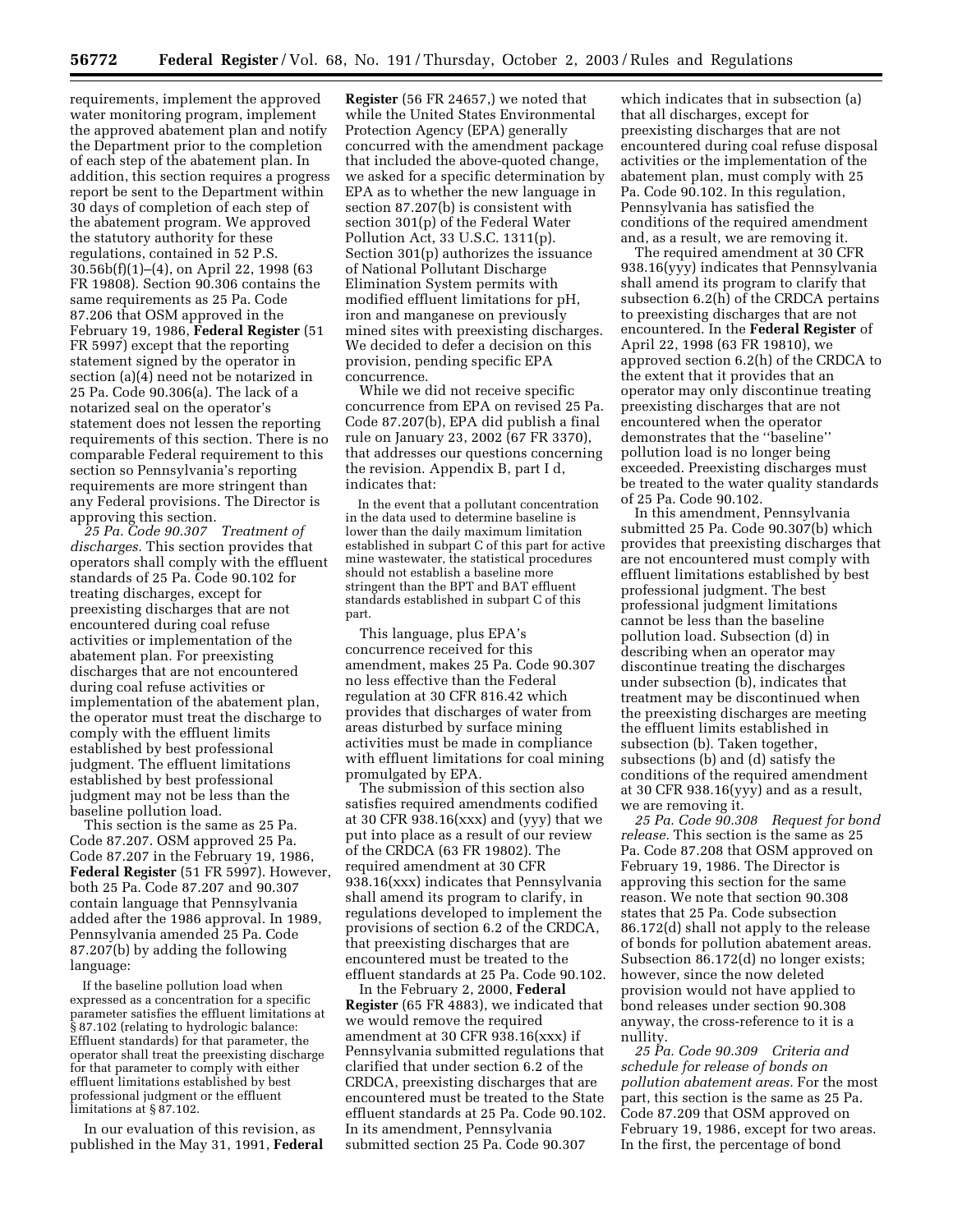release is different. In 25 Pa. Code 87.209(a), the initial bond release can be up to 60% of the bond and the percentage of the phase II bond release in 25 Pa. Code 87.209(b) is not specified (subsection (b) specifies only that the Department will release an additional bond while retaining an amount sufficient to cover the cost of reestablishing vegetation if completed by a third party). In the regulations covering coal refuse disposal at 25 Pa. Code 90.309(a), the initial bond release is up to 50% of the bond and the phase II bond release specified in 25 Pa. Code 90.309(b) can be up to an additional 35% of the bond while retaining an amount sufficient to cover the cost of reestablishing vegetation if completed by a third party. The regulations at 25 Pa. Code 90.309(a) could result in retention of more of the bond after phase I release than the counterpart regulations at 25 Pa. Code Chapter 87. This would provide more funds available to complete reclamation if an operator defaults after phase I release. Therefore, the Director is approving this portion of the amendment.

The second area of difference is at 25 Pa. Code 90.309(b)(3)(ii)(A)(I). This section deals with one of the standards the operator must achieve to receive a bond release of up to 35%. The section provides that this portion of the bond can be released if the operator, among other things, has not caused degradation of the baseline pollution load for a period of twelve months from the date of the initial bond release under subsection (a), if backfilling, final grading, drainage control, placement of impermeable cover, topsoiling and establishment of revegetation to achieve the standard of success for revegetation in 25 Pa. Code 90.305(a)(5) have been completed. The similar section approved by OSM on February 19, 1986, for surface mines at 25 Pa. Code  $87.209(b)(3)(ii)(A)(I)$  indicated that up to 35% of bonds could be released if the operator, among other things, had not caused degradation of the baseline pollution load for the twelve months prior to the date of application for bond release and until the bond release is approved under subsection (b), if final grading, drainage control, topsoiling and establishment of revegetation to achieve the standard of success for revegetation in 25 Pa. Code 87.205(a)(5) have been completed. The difference in the two sections amounts to the period of time for demonstrating that the site did not degrade the baseline pollution load. The proposed rules at 25 Pa. Code  $90.309(b)(3)(ii)(A)(I)$  provide for a demonstration period of twelve months

from the date of the initial bond release, while in the previously approved regulation at  $87.209(b)(3)(ii)(A)(I)$  the demonstration period is for twelve months prior to the date of application for bond release and until the bond release is approved. Pennsylvania indicated that the demonstration period for the bond release on coal refuse disposal sites was set by the CRDCA which is why it is different than the surface mining regulations in Chapter 87. There is no comparable Federal regulation for this provision. However, the demonstration period is not inconsistent with the Federal regulations at 30 CFR  $800.40(c)(2)$ regarding the release of Phase II bonds. As a result, the Director is approving it.

The remaining sections of 25 Pa. Code 90.309 are the same as the sections of 25 Pa. Code 87.209 that OSM previously approved on February 19, 1986. Therefore the Director is approving them.

#### **Subchapter G. Experimental Practices.**

*25 Pa. Code 90.401 General.* This section provides the standards that coal refuse disposal practices must attain to be considered experimental practices. Subsection (a) is approved because it is substantively identical to, and therefore no less stringent than, the corresponding portions of section 711 of SMCRA. In addition, subsection (b) requires experimental practice permits to meet all the provisions, standards, and information requirements of 30 CFR 785.13. The Director finds that this provision will make Pennsylvania's regulations no less effective than 30 CFR 785.13 and is therefore approving it.

Submission of this portion of the amendment also satisfies the required amendment codified at 30 CFR 938.16(bbbb). This required amendment indicates that Pennsylvania must amend its program by adding implementation rules no less effective than 30 CFR 785.13 and no less stringent than SMCRA section 711. Further, Pennsylvania must clarify that experimental practices are only approved as part of the normal permit approval process and only for departures from the environmental protection performance standards, and that each experimental practice receive the approval of the Secretary. This required amendment is satisfied by subsection 90.401(a), which is substantively identical to most of section 711 of SMCRA, and by subsection (b), which requires compliance with 30 CFR 785.13, which contains the remaining applicable requirements of section 711 of SMCRA not covered by 90.401(a). Those

remaining requirements are that experimental practices be approved only as departures from the performance standards in individual cases, and that such practices must also receive the approval of the Secretary of the United States Department of the Interior, as delegated to the OSM Director. Therefore, we are removing 30 CFR 938.16(bbbb).

# **Removal of Required Amendments at 30 CFR 938.16(hh) and (kk)**

In the required amendment codified at 938.16(hh), we required Pennsylvania to amend 25 Pa. Code 89.59(a)(1) and (2) or otherwise amend its program to be no less effective than 30 CFR 784.14(h)(1) to require the monitoring plan to specify that, at a minimum, the total dissolved solids or specific conductance, pH, total iron, total manganese, and water levels shall be monitored and data submitted to Pennsylvania at least every 3 months for each monitoring location.

In response to this required amendment, Pennsylvania submitted changes to 25 Pa. Code 89.59(a)(3). The changes include deleting the last sentence from the section that reads, ''The Department will approve the nature of data, frequency of collection,

reporting requirements and the duration of the monitoring programs,'' and adding the following two sentences to the end of the section:

Surface water shall be monitored for parameters that relate to the suitability of the surface water for current and approved postmining land uses and to the objectives for protection of the hydrologic balance as set forth in § 89.36 (relating to protection of hydrologic balance). At a minimum, total dissolved solids or specific conductance corrected to 250C, total suspended solids, total iron, total manganese, acidity, alkalinity, pH, sulfates and flow shall be monitored and reported to the Department at least every 3 months for each monitoring location.

Pennsylvania is also proposing to change 25 Pa. Code 89.59(b) by adding a sentence to the end of the section that reads, ''The Department may also require the operator to conduct monitoring and reporting more frequently than every 3 months and to monitor additional parameters beyond the minimum specified in this section.''

We find that Pennsylvania's regulatory language regarding surface and groundwater monitoring is substantively identical to the corresponding portions of the Federal requirements at 30 CFR 784.14(h)(1) and therefore satisfies the required amendment at 30 CFR 938.16(hh). We are removing the required amendment at 30 CFR 938.16(hh).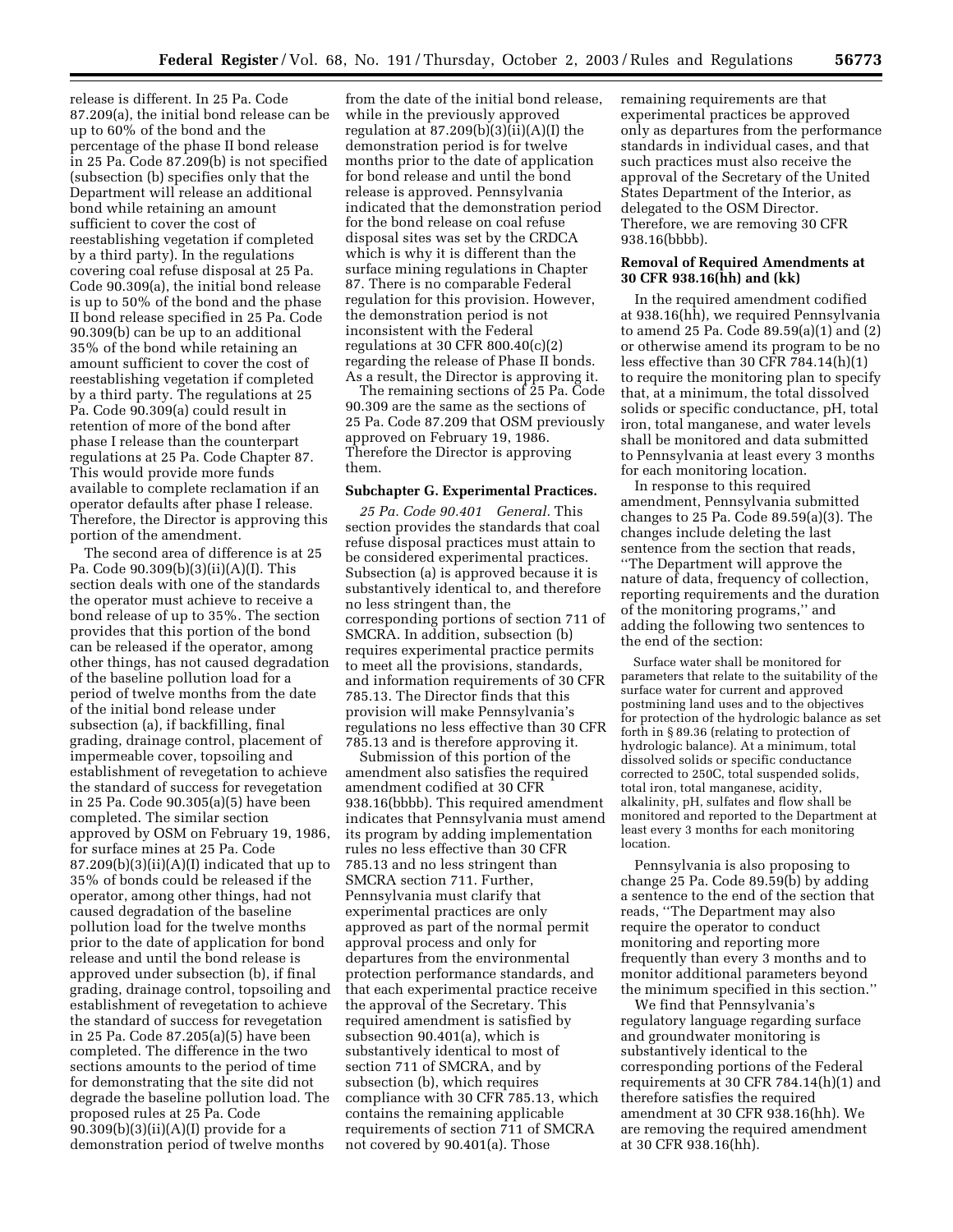The required amendment codified at 30 CFR 938.16(kk) requires Pennsylvania to correct cross-references in two sections of PA SMCRA. In section 3.1(c), the cross-reference to section 4.2(f) was to be changed to 4(b)(f). In section 3.1(d), the crossreference to 18.6 was to be replaced with Section 24.

In response to the required amendment, Pennsylvania submitted a letter dated November 16, 2001 (Administrative Record No. PA 880.00). Pennsylvania explained that sections 3.1(c) and 3.1(d) of PA SMCRA are part of a numbering system used by the Pennsylvania Legislative Reference Bureau. Likewise the cross-referenced Sections 4.2(f) and 18.6 are also Legislative Reference Bureau numbering. Section 4b(f) is part of a numbering system used in Purdon's Pennsylvania Statutes Annotated (Purdon's). The complete number for Section 4(b)(f) in Purdon's is 52 P.S. 1396.4b(f). Purdon's 52 P.S. 1396.4b(f) is the Legislative Reference Bureau's Section 4.2(f). Section 24 was formerly a Purdon's number. The complete number for Section 24 in Purdon's was 52 P.S. 1396.24. Section 1396.24 was renumbered to 1396.18f in 1993 as a result of amendments to PA SMCRA. Purdon's section 1396.18f is the Legislative Reference Bureau's Section 18.6. Pennsylvania believes that since the cross-references in Sections 3.1(c) and 3.1(d) of SMCRA are the appropriate Legislative Reference Bureau Numbers that should be referenced, 30 CFR 938.16(kk) should be removed.

We agree with Pennsylvania's explanation regarding the crossreferences and therefore, we are removing the required amendment codified at 30 CFR 938.16(kk).

## **IV. Summary and Disposition of Comments**

## *Public Comments*

No public comments were received.

#### *Federal Agency Comments*

Four responses were received from Federal agencies in response to Pennsylvania's submission under Administrative Record No. PA 837.101. One response was received from the United States Department of the Interior, Fish and Wildlife Service (FWS), two responses were received from the U.S. Department of Labor, Mine Safety and Health Administration's (MSHA), and one response was from the United States Department of Agriculture, Natural Resources Conservation Service (NRCS).

FWS submitted comments dated February 25, 2002 (Administrative Record No. PA 837.108). FWS indicated that 25 Pa. Code 90.49, Stream Buffer Zone Variance is inconsistent with Federal regulations. FWS indicated that the Federal regulations at 30 CFR 816.57 would prevent disturbance of a stream channel in the ephemeral portion of streams, 100 feet upstream of the intermittent zone and is therefore more protective of water quality and the stream's other environmental resources than PADEP's language. Our review of this section finds that it is similar to the stream buffer zone requirements of 25 Pa. Code 86.102(12) regarding areas not suitable for mining that we previously approved. Additionally, it appears that Pennsylvania's stream buffer zone may protect more area around streams, including the ephemeral zone upstream from an intermittent portion of a stream, because it includes areas 100 feet from an intermittent or perennial stream bank, and not just the stream itself. As a result, we have found that Pennsylvania's regulations regarding buffer zones are no less effective than the Federal regulations.

FWS further indicated that language at 25 Pa. Code 90.49(c)(1) that states that a stream buffer zone variance will only be granted if the operator demonstrates to the satisfaction of PADEP that coal refuse disposal will not adversely affect water quality or other environmental resources of the stream and will not cause or contribute to the violation of water quality standards is not as effective as the requirement of 30 CFR 816.57. FWS indicated that the Federal regulation requires that the regulatory authority must make a finding that the stream will be protected. We find that Pennsylvania's regulation does require it to make a finding that the stream will be protected because it requires that any demonstration by the operator be made to the Department's satisfaction. The Department will not be satisfied with substandard demonstrations and therefore will not allow a variance in those circumstances. We have found Pennsylvania's regulation to be no less effective than the Federal regulation.

Finally, regarding the stream buffer zone regulation at 25 Pa. Code 90.49(c)(1), FWS indicated that the words, ''as a result of the variance'' are also inconsistent with 30 CFR 816.57(a)(1) which states ''[s]urface mining activities will not cause or contribute to \* \* \*'' We find that because both 30 CFR 816.57(a)(1) and 90.49(c)(1) are specifically written for stream buffer zones, there is no significant difference between the language of these two sections. In other

words, implicit in the language of the Federal regulation is the required finding that, as a result of the variance, there will be no adverse effects on water quality or quantity or other environmental resources of the stream nor violations of the State or Federal water quality standards. Both 25 Pa. Code 90.49(c)(1) and 30 CFR 816.57(a)(1) indicate the conditions under which a buffer zone variance will be issued and Pennsylvania's language is no less effective than the Federal regulation in communicating those conditions.

FWS's other concern was with threatened and endangered species. FWS indicated that language to ensure the protection of Federally listed threatened or endangered species was removed from the on-line version of PADEP's Technical Guidance Document 563–2113–660 titled, ''Coal Refuse Disposal—Site Selection.'' PADEP indicated that a footnote containing the referenced language was inadvertently removed from the on-line version of the Technical Guidance Document. The footnote has subsequently been restored to the on-line version of the document. The footnote, as it now appears on page 4, reads:

PADEP's Section 4.1 (b) of CRDCA prohibits coal refuse disposal on nonpreferred sites that contain federally listed threatened or endangered species. With respect to preferred sites, the Department will not approve (via the site selection process) or permit (via the permitting process) a site that is known or likely to contain Federally listed threatened or endangered species, unless the Department concludes and the U.S. Fish and Wildlife Service concurs that the proposed activity is not likely to adversely affect Federally listed threatened or endangered species or result in the ''take'' of federally listed threatened or endangered species in violation of Section 9 of the Endangered Species Act.

In our final rule of April 22, 1998 (63 FR 19802), we indicated that the proposed site selection provision at subsection 4.1(b) of the CRDCA was approved to the extent of the provisions contained in the above language. Consequently, we find that FWS's concern has been answered.

MSHA's Wilkes-Barre Office replied on January 14, 2002, (Administrative Record No. PA 837.104) that the amendment did not conflict with existing MSHA regulations. On January 23, 2002, MSHA's New Stanton Office (Administrative Record No. PA 837.105) replied that the amendment did not conflict with its refuse pile regulations.

NRCS replied on January 29, 2002, (Administrative Record No. PA 837.106) that it found no inadequacies with the proposed amendment.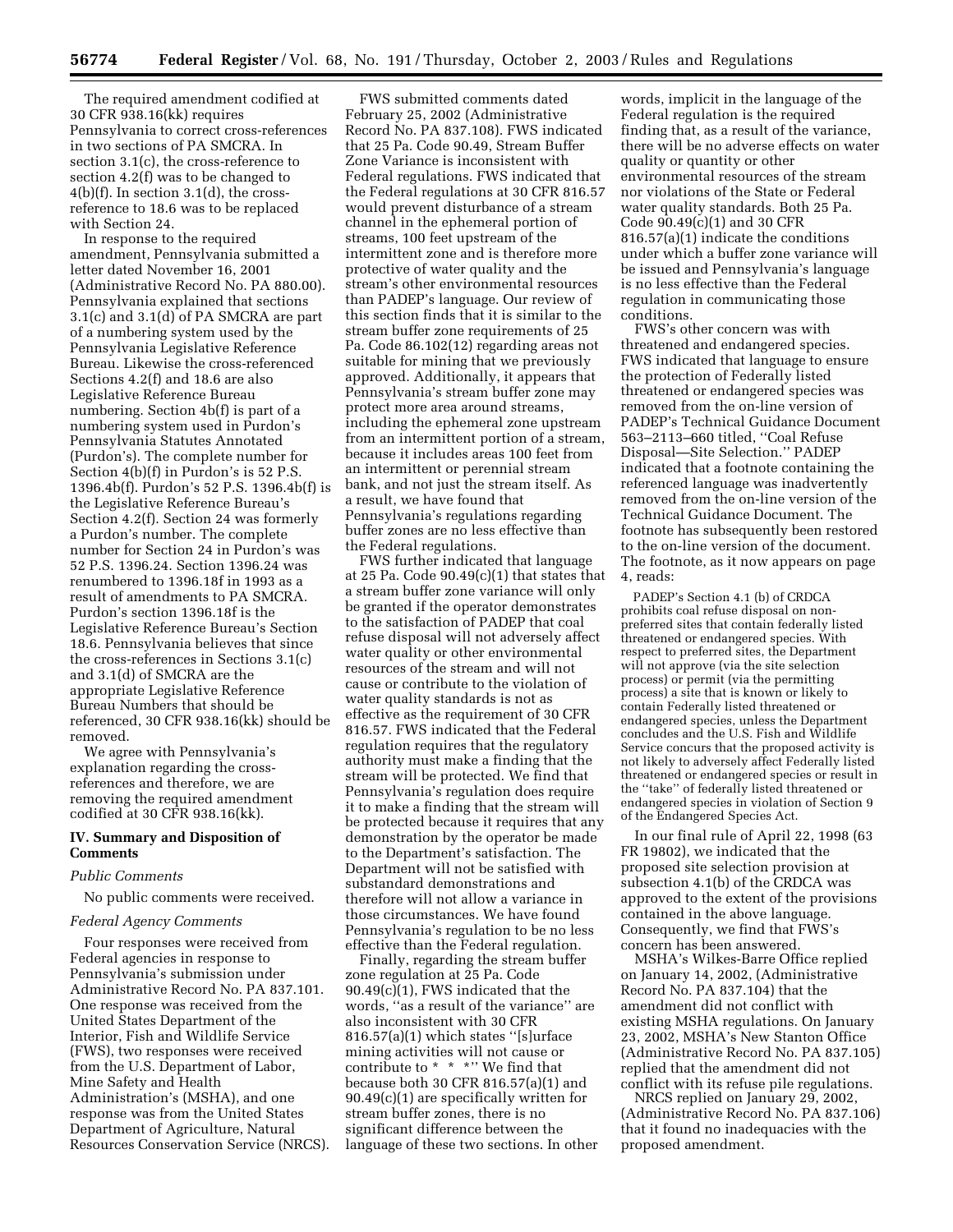In regard to Pennsylvania's submission under Administrative Record No. PA 881.00, there were three responses from Federal agencies: two from MSHA and one from NRCS. MSHA's New Stanton Office replied on January 11, 2002, (Administrative Record No. PA 881.03) that the amendment did not conflict with any of MSHA's regulations under 30 CFR parts 75 and 77. MSHA's Wilkes-Barre Office replied on January 14, 2002, (Administrative Record No. PA 881.04) that nothing in the amendment conflicted with existing MSHA regulations. NRCS replied on January 29, 2002, (Administrative Record No. PA 881.05) that it found no inadequacies with the proposed change.

In regard to Pennsylvania's submission under Administrative Record No. PA 880.00, we received a response from MSHA's Wilkes-Barre office on September 6, 2002 (Administrative Record No. PA 880.04), indicating that it had no comments on the amendment.

# *Environmental Protection Agency (EPA) Concurrence and Comments*

Under 30 CFR 732.17(h)(11)(ii), we are required to get a written concurrence from EPA for those provisions of the program amendment that relate to air or water quality standards issued under the authority of the Clean Water Act (33 U.S.C. 1251 *et seq.*) or the Clean Air Act (42 U.S.C. 7401 *et seq.*). On February 25, 2002 (Administrative Record No. PA 837.107), EPA informed us that there are no apparent inconsistencies with the Clean Water Act or other statutes or regulations under EPA's jurisdiction regarding Pennsylvania's submission under Administrative Record No. PA 837.101. EPA had three additional comments:

(1) EPA commended the portion of the amendment requiring the use of previously impacted areas for refuse disposal because of the environmental benefits of reclamation of previously impacted areas and because it would spare non-impacted areas that would otherwise be designated as refuse disposal sites.

OSM accepts the comments and also recognizes the environmental benefits of Pennsylvania's refuse disposal regulations.

(2) EPA indicated that it is apparent that some refuse disposal fills will be in headwater areas and pointed out that filling of waters of the United States requires proper authorization under Section 404 of the Clean Water Act, administered by the U.S. Army Corps of Engineers.

This comment is similar to one EPA made during its review of the changes to the CRDCA that precipitated this amendment. For a detailed discussion of OSM's response to the comment, see the final rule of April 22, 1998 (63 FR 19816–19819).

(3) Discharges from refuse disposal sites into waters of the United States require National Pollutant Discharge Elimination System (NPDES) permits from the Pennsylvania Department of Environmental Protection. NPDES permits for refuse disposal discharges must meet the more stringent of effluent guideline regulations under 40 CFR part 434 or those effluent limits necessary to comply with Pennsylvania's water quality standards for the receiving stream.

We note that one of the conditions of EPA's concurrence with the CRDCA involved the relationship between discharges and NPDES permits. For a full discussion of the Director's concurrence with this condition, see the final rule of April 22, 1998 (63 FR 19818–19819).

On September 5, 2002 (Administrative Record No. PA 880.05), EPA also responded to our request for comments on Pennsylvania's submission under Administrative Record No. PA 880.00. After reviewing Pennsylvania's submission, EPA determined that there were no apparent inconsistencies with the Clean Water Act or other statutes and regulations under its jurisdiction.

## **V. OSM's Decision**

Based on the above findings, we approve the amendment Pennsylvania sent us on December 20, 2001. In addition, we are removing the required amendments codified at 30 CFR 938.16(hh), (kk), (vvv), (www), (xxx), (yyy), (zzz), (aaaa), and (bbbb).

To implement this decision, we are amending the Federal regulations at 30 CFR Part 938, which codify decisions concerning the Pennsylvania program. We find that good cause exists under 5 U.S.C. 553(d)(3) to make this final rule effective immediately. Section 503(a) of SMCRA requires that the State's program demonstrate that the State has the capability of carrying out the provisions of the Act and meeting its purposes. Making this regulation effective immediately will expedite that process. SMCRA requires consistency of State and Federal standards.

## **VI. Procedural Determinations**

*Executive Order 12630—Takings* 

This rule does not have takings implications. This determination is based on the analysis performed for the counterpart Federal regulation.

# *Executive Order 12866—Regulatory Planning and Review*

This rule is exempted from review by the Office of Management and Budget under Executive Order 12866.

# *Executive Order 12988—Civil Justice Reform*

The Department of the Interior has conducted the reviews required by section 3 of Executive Order 12988 and has determined that this rule meets the applicable standards of subsections (a) and (b) of that section. However, these standards are not applicable to the actual language of State regulatory programs and program amendments because each program is drafted and promulgated by a specific State, not by OSM. Under sections 503 and 505 of SMCRA (30 U.S.C. 1253 and 1255) and the Federal regulations at 30 CFR 730.11, 732.15, and 732.17(h)(10), decisions on proposed State regulatory programs and program amendments submitted by the States must be based solely on a determination of whether the submittal is consistent with SMCRA and its implementing Federal regulations and whether the other requirements of 30 CFR Parts 730, 731, and 732 have been met.

## *Executive Order 13132—Federalism*

This rule does not have Federalism implications. SMCRA delineates the roles of the Federal and State governments with regard to the regulation of surface coal mining and reclamation operations. One of the purposes of SMCRA is to ''establish a nationwide program to protect society and the environment from the adverse effects of surface coal mining operations." Section  $503(a)(1)$  of SMCRA requires that State laws regulating surface coal mining and reclamation operations be ''in accordance with'' the requirements of SMCRA, and section 503(a)(7) requires that State programs contain rules and regulations ''consistent with'' regulations issued by the Secretary pursuant to SMCRA.

# *Executive Order 13175—Consultation and Coordination With Indian Tribal Governments*

In accordance with Executive Order 13175, we have evaluated the potential effects of this rule on Federally recognized Indian tribes and have determined that the rule does not have substantial direct effects on one or more Indian tribes, on the relationship between the Federal Government and